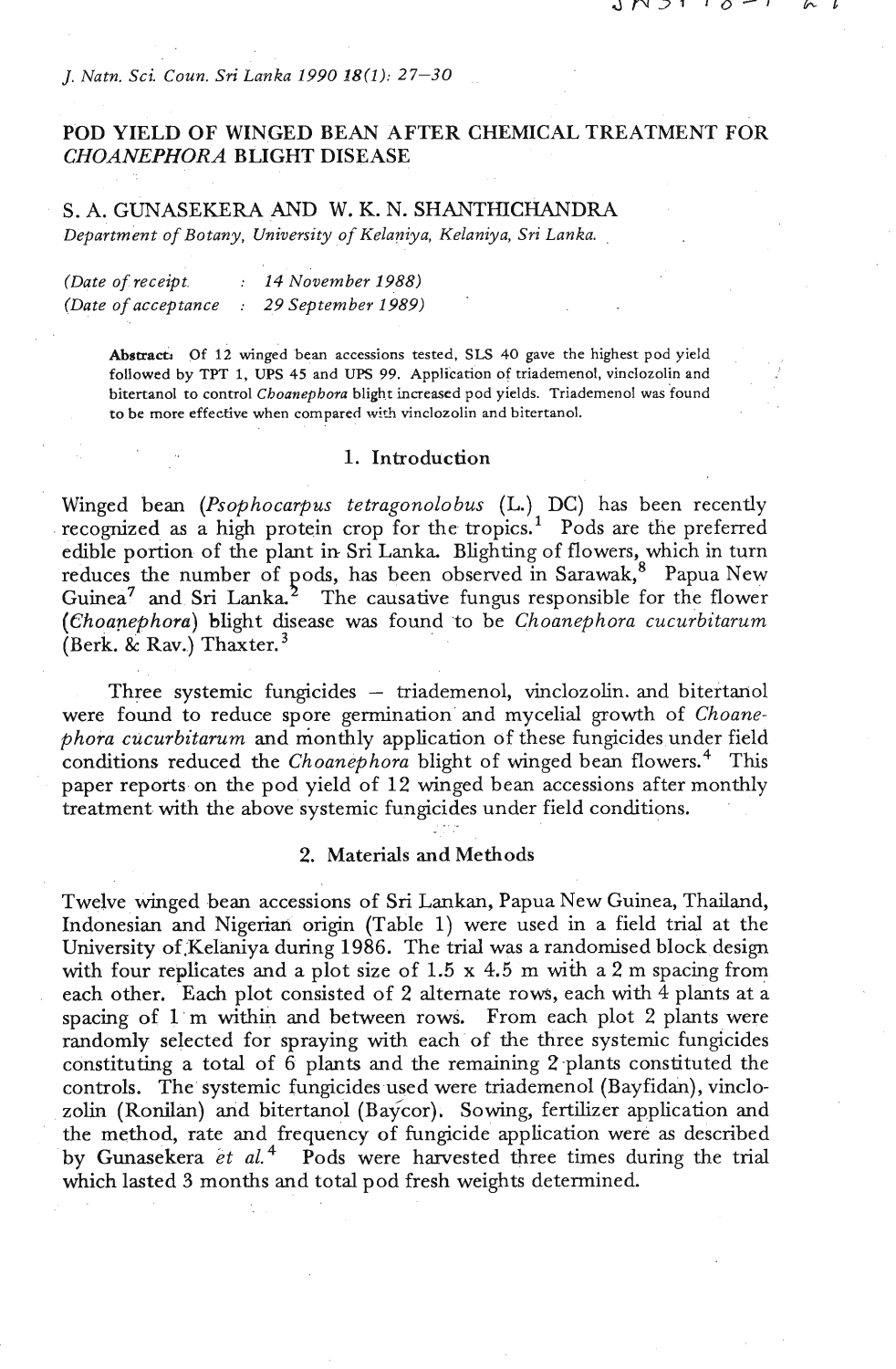## **3.** Results **and** Discussion

Generally in all winged bean accessions tested, blight levels of fungicidetreated plants were found to be lower than those of control plants, which agree with findings of Gunasekera et al.<sup>4</sup>

Pod yields of all accessions are well within the range reported by Mamicpic and Movillon.<sup>6</sup> Among untreated control plants the highest pod yield of 6.4 x 10<sup>3</sup> kg ha<sup>-1</sup> was recorded from SLS 40 (Table 1). High pod yields ranging from  $3.8$  to  $4.3 \times 10^3$  kg ha<sup>-1</sup> were also recorded from untreated control plants of.SLS 7, TPT **1,** UPS **45** and UPS 99 (Table 1). These high yields while agreeing with the results of Gunasekera et al.<sup>5</sup> were significantly  $(P = 0.01)$  higher than those of SLS 100, UPS 66 LBNC 33p and Thailand  $25-01$  which range from 1.1 to  $2.5 \times 10^3$  kg ha<sup>-1</sup>. Pod yields of accessions treated with triademenol and bitertanol were significantly

| Treatment        |               | Sprayed with |             |            | LSD              |
|------------------|---------------|--------------|-------------|------------|------------------|
| Accession        | Controls      | triademenol  | vinclozolin | bitertanol | $P = 0.01$       |
| <b>SLS 40</b>    | 6.4           | 7.0          | 6.5         | 6.8        | 0.2              |
| SLS 7            | 4:3           | 8.2          | 7.2         | 6.9        | , 0.3            |
| TPT <sub>1</sub> | $4.2^{\circ}$ | 6.8          | 4.9         | 4.5        | 0.2              |
| <b>UPS 45</b>    | 4.1           | 3.2          | 3.3         | 3.7        | 0.5              |
| <b>UPS 99</b>    | 3.8           | 4.7          | 4.0         | 5.2        | 0.2              |
| <b>UPS 122</b>   | 3.5           | 4.8          | 3.0         | 4.6        | 0.2              |
| <b>SLS 11</b>    | 2.9           | 5.0          | 4.0         | 4.4        | 0.2              |
| Thailand         | 2.9           | 4.1          | 3.8         | 3.6        | $\overline{0.3}$ |
| <b>SLS 100</b>   | $2.5$ .       | 3.2          | 2.2         | 2.8        | 0.2              |
| <b>UPS 66</b>    | 1.6           | 2.2          | 2.1         | 2.4        | 0.1              |
| LBNC 33p         | 1.3           | 2.2          | 1.8         | 2.1        | 0.2              |
| Thailand         | 1.0           | 1.5          | 1.2         | 1.5        | 0.2              |

Table 1: Effect of triademenol, vinclozolin and bitertanol on pod yield  $(x10^3 \text{ kg ha}^{-1})$ **of** 12' **winged bean accessions from a field trial at University of Kelaniya** 

LSD P =  $0.01$  0.3 0.3 0.2 0.2

 $25 - 01$ 

28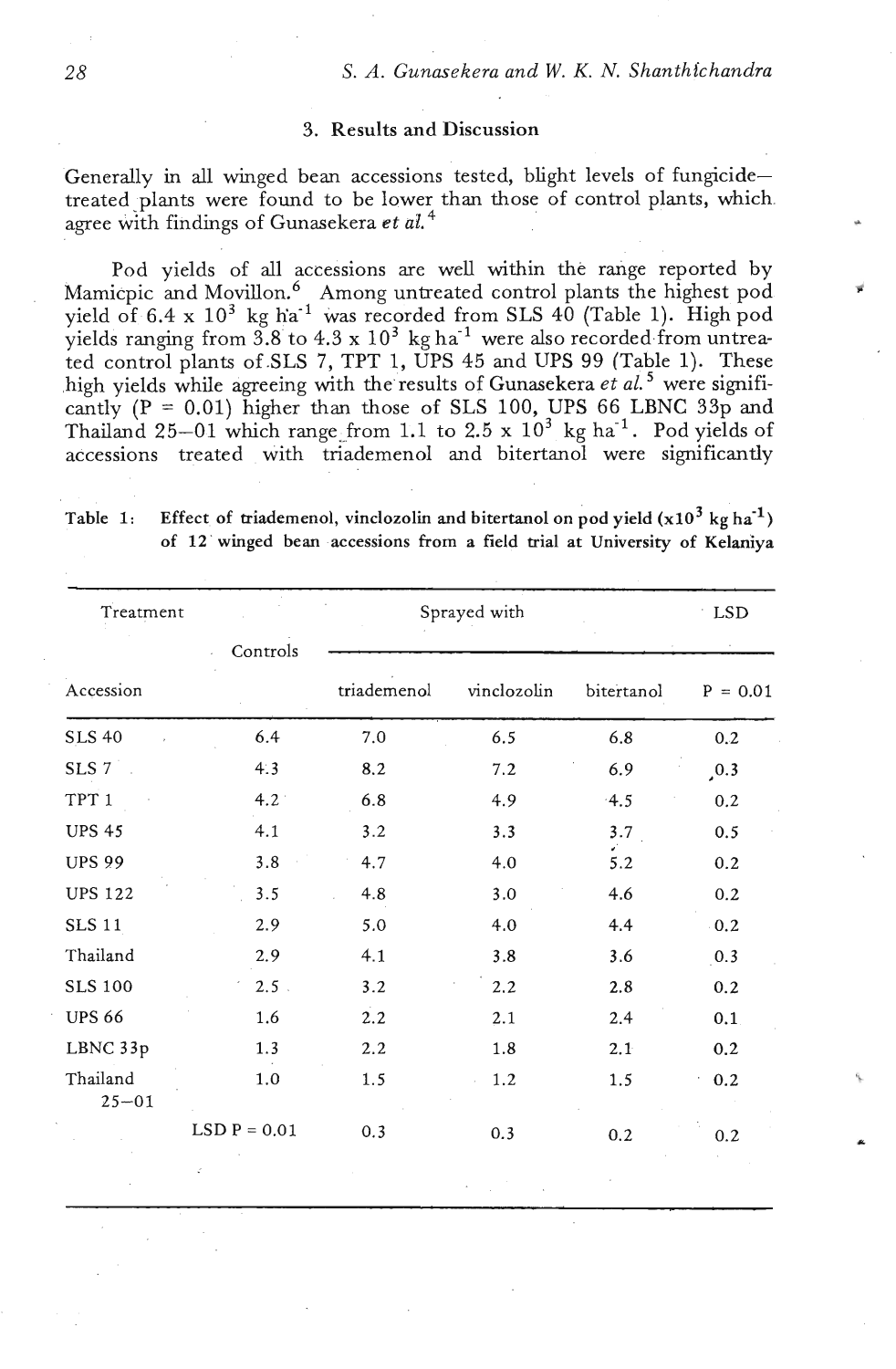## *Pod Yield. of Winged Bean After Chemical Treatment 2* 9

 $(P= 0.01)$  higher than those of untreated plants with the exception of UPS 45 where the pod yield was reduced. With vinclozolin significant  $(P = 0.01)$ decrease in pod yield was shown by UPS 45, UPS 122 and SLS 100 whereas increase in pod yield in SLS 40 was not significant. Such exceptional behaviour by UPS 45 has already been reported during blight assessment after treatment with the same fungicides. $5$ 

Pod yields of SLS 7, TPT 1 and SLS 11 have improved by more than 50% with triademenol; but increases were lower with vinclozolin and bitertanol. Generally higher increases in pod yield of individual accessions (except UPS 45) as obtained on treatment with triademenol were not obtained on treatment with vinclozolin and bitertanol.

The number of flowers that escape blight and survive would directly determine the number of pods produced and hence, the pod yield. Any treatment that delays or controls *Choanephora* blight can bring about increases in pod yield. Such control of blight has already been reported by Gunasekera *et al<sup>4</sup>* using the same winged bean accessions and systemic fungicides under similar field conditions. Hence, the significant pod yield increases in the present work can be attributed to blight control. Furthermore, higher increases in pod yield (compared with controls) observed in triademenol-treated plants (Table 1) support observations of Gunasekera *et* a14 that triademenol was more effective in controlling blight than vinclozolin and bitertanol.

#### Acknowledgement

The authors thank Bayer and CIC for fungicides, the International Winged Bean Institute, Pallekele, for seed material and the International Council for Development of Underutilized plants, USA, for financial assistance.

#### References

- 1. ANON (1981). *The winged Bean* : A high protein crop for the tropics, 2nd ed. National Academy of Science, Washington DC:
- 2. GUNASEKERA, S.A., LIYANAGE, N.P. & PRICE, T.V. (1982). *Choanephora cucurbitarum*  - The causative agent af flower blight disease of winged bean. *Proc* **Sri** *Lanka Ass. Advmt. Sci.* 38, 41 - 42.
- **3.** GUNASEKERA, SA., LIYANAGE, **N.P.** & PRICE, T.V. (1985). *~hoanephom* blight of winged bean flowers in Sri Lanka. *Transactions of the British Mycological Society* 85, 344 – 345.
- 4. GUNASEKERA, S.A., SHAN1 HICHANDRA, W.K.N. & PRICE, T.V. (1989). Chemical control of *Choanephorn* blight of Winged Bern flowers. *Mycological Research* 92(2) : 240 - **242.**
- 5. GUNASEKERA, S.A., SHANTHICHANDRA, W.K.N. & PRICE, T.V. (1989). Studies of disease incidenee, severity and pod yield of winged bean *(Psophocarpus tetmagonolobus)*  (L) DC) accessions and *Psophocarpus scandens* (Ende) Verde. *Tropical* Pest *Management*  (1990). in press